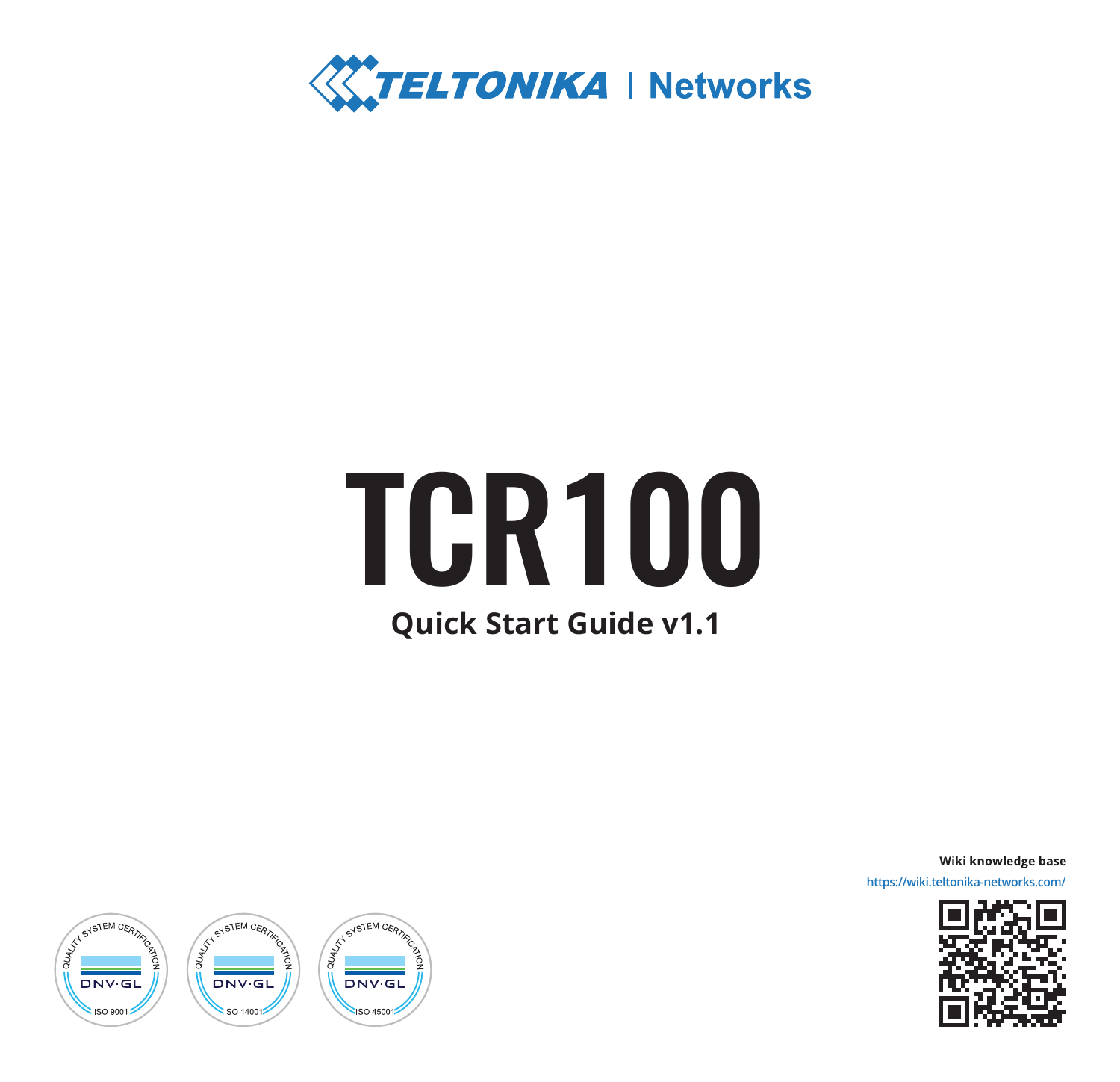#### **FRONT VIEW**



#### **BACK VIEW**



**XXTELTONIKA** | Networks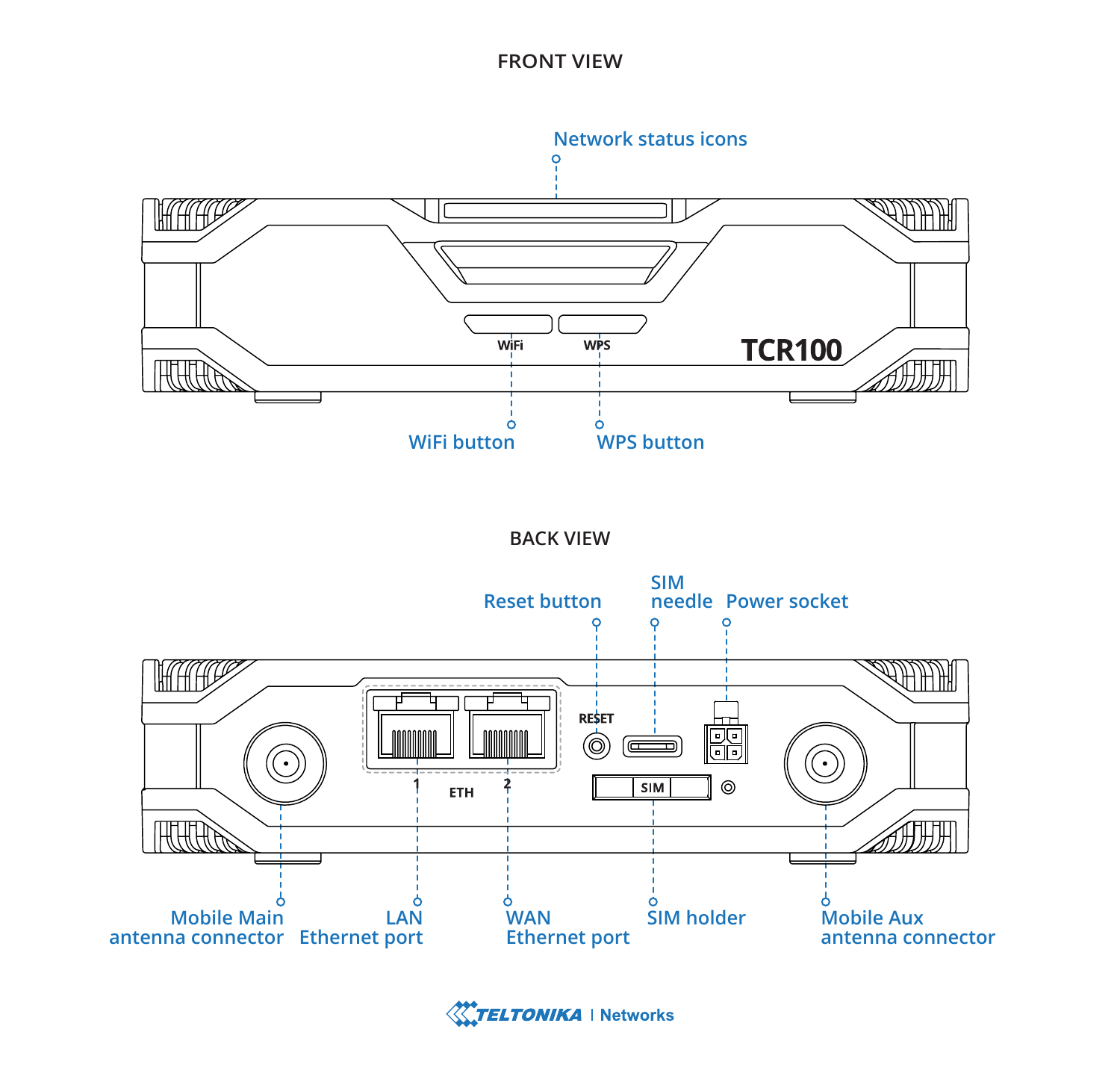

**1.** Pull out the SIM needle from SIM holder kit.

**2.** Push the SIM holder kit button with the SIM needle.

- **3.** Pull out the SIM holder.
- **4.** Insert your SIM card into the SIM holder.
- **5.** Slide the SIM holder back into the router.
- **6.** You may store the SIM needle in the designated holder for future use.
- **7.** Attach all antennas.

**8.** Connect the power adapter to the 4 pin socket and then plug the other end of the power adapter into a power outlet.

**9.** Connect to the device's WiFi interface by using SSID and password or scaning QR code provided on the device information label or use an Ethernet cable connected to LAN port.

**WiFi** button – Enables/Disables WiFi radio.

**WPS** button – Activates WPS authentication for 120 seconds.

WiFi indication LED.

When LED is lit – WiFi is enabled.

Internet connection LED.



When LED is lit – the router has an internet connection, when LED is blinking – internet connection has been lost.



Mobile signal strength LEDs.

Signal strength indicated by number of lit bars.

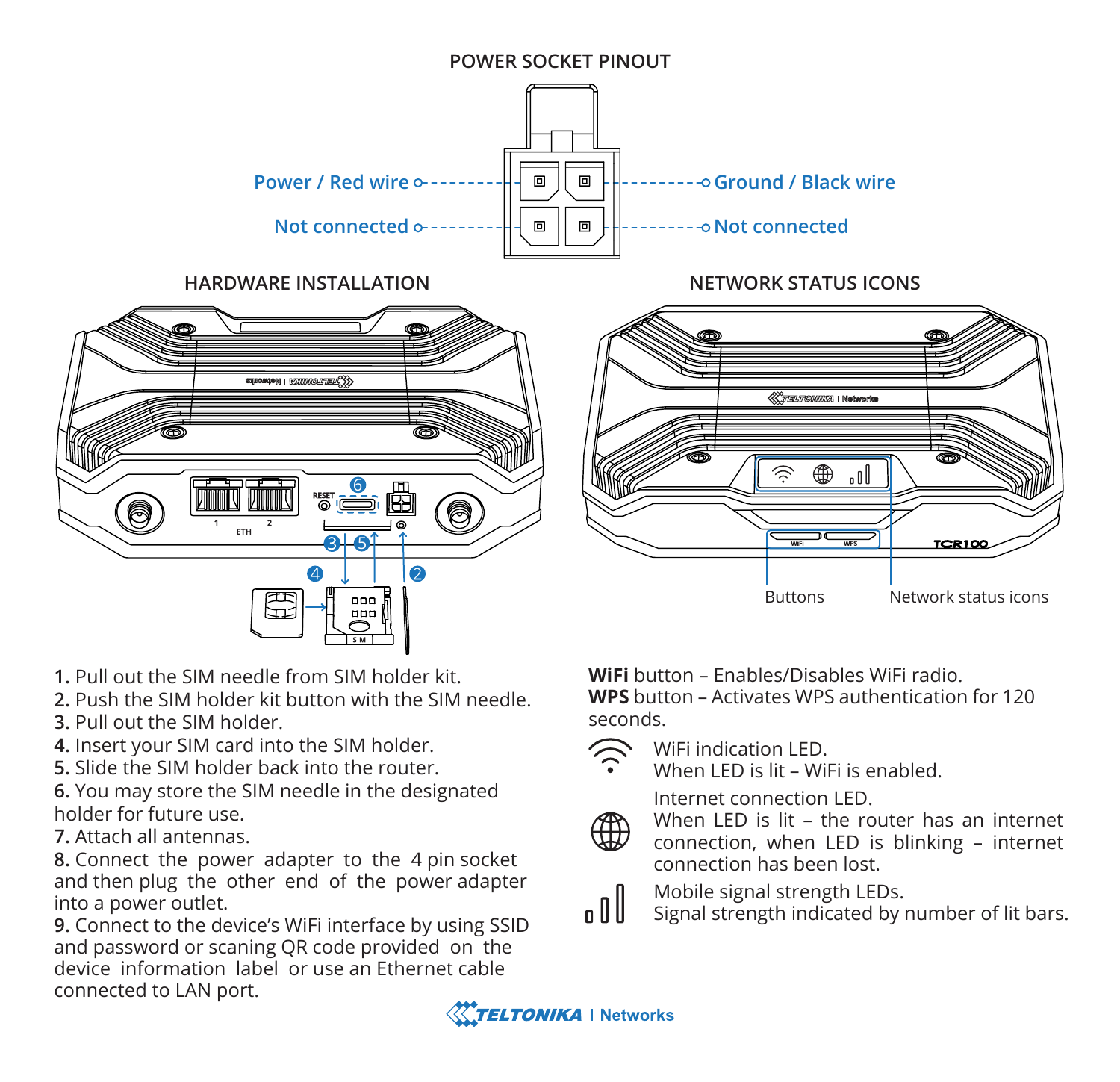### **LOGIN TO DEVICE**

**1.** To enter the router's Web interface (WebUI), type **http://192.168.1.1** into the URL field of your Internet browser\*. **2.** To access router's WebUI use **admin** as username and password given in the information label on the bottom side of the router (image A), when prompted for authentication.

**3.** After you log in, you will be prompted to change your password for security reasons. The new password must contain at least 8 characters, including at least one uppercase letter, one lowercase letter, and one digit. This step is mandatory, and **you will not be able to interact with the router's WebUI before you change the password. 4.** When you change the router's password, the **Setup wizard** will start. The **Setup wizard** is a tool used to set up some of the router's main operating parameters.

**5.** Go to the **Overview** page and pay attention to the **Signal Strength** indication (image B). To maximize the cellular performance try adjusting the antennas or changing the location of your device to achieve the best signal conditions.

| А. | <b>CR100</b>                                             | Made in Lithuania<br>TELTONÍKA NETWORKS UAB<br>K. Barsausko st. 66<br>LT-51436 Kaunas, Lithuania |                                                             | В. | MOBILE                | -50 dBm                               |
|----|----------------------------------------------------------|--------------------------------------------------------------------------------------------------|-------------------------------------------------------------|----|-----------------------|---------------------------------------|
|    | IME 999999999999999<br><b>SERIAL 9999999999</b>          |                                                                                                  |                                                             |    | Data connection state | Connected                             |
|    | <b>PASSWORD 1234567890</b><br>SSID 24 GHz<br>TCR BBAA 2G |                                                                                                  |                                                             |    | State                 | Registered (home); OPERATOR; 4G (LTE) |
|    | SSID 5 GHz<br>TCR CCBB 5G                                |                                                                                                  | .                                                           |    | SIM card slot in use  | Ready                                 |
|    | <b>WIFI PASSWORD</b><br>99999999                         | 綳<br>uk<br>Ca<br>与                                                                               | $\overline{ \bullet }$ (GND)<br>$(9-30 VDC) +$<br>NC FOR NC |    | Bytes received/sent*  | 348.7 KB / 223.5 KB                   |

## **TECHNICAL INFORMATION**

| Radio specifications                 |                                                                                                                                                                                                                                          |  |  |  |  |
|--------------------------------------|------------------------------------------------------------------------------------------------------------------------------------------------------------------------------------------------------------------------------------------|--|--|--|--|
| RF technologies                      | 3G, 4G (LTE) Cat6, IEEE 802.11 b/g/n 2.4 GHz, IEEE 802.11 a/n/ac 5 GHz                                                                                                                                                                   |  |  |  |  |
| Max RF power                         | 24 dBm@WCDMA, 23 dBm@LTE, 20 dBm@WiFi 2.4G, 23 dBm@WiFi 5G                                                                                                                                                                               |  |  |  |  |
| Integrated antennas specifications   |                                                                                                                                                                                                                                          |  |  |  |  |
| WiFi antennas                        | 1. 2.4 GHz antenna: 2.4-2.5 GHz, VSWR<2, peak gain 1.62 dB, omnidirectional<br>2. 2.4 GHz antenna: 2.4-2.5 GHz, VSWR<2, peak gain 3.97 dB, omnidirectional<br>3. 5 GHz antenna: 5.1-5.85 GHz, VSWR<2, peak gain 5.02 dB, omnidirectional |  |  |  |  |
| Bundled accessories specifications** |                                                                                                                                                                                                                                          |  |  |  |  |
| Power adapter                        | Input: 0.6 A@100-240 VAC, Output: 12 VDC, 1.5 A, 4-pin plug                                                                                                                                                                              |  |  |  |  |
| Mobile antenna                       | 698~960/1710~2690 MHz, 50 Ω, VSWR<3, gain*** 4 dBi, omnidirectional, SMA male connector                                                                                                                                                  |  |  |  |  |

\*To ensure maximum compatibility please use following latest internet browsing applications: Chrome, Firefox, Edge, Opera, Safari, Android Chrome, Android Firefox. \*\*Order code dependent.

\*\*\*Higher gain antenna can be connected to compensate for cable attenuation when a cable is used. The user is responsible for the compliance with the legal regulations.

In all EU member states, operation of 5150-5250 MHz is restricted to indoor use only.

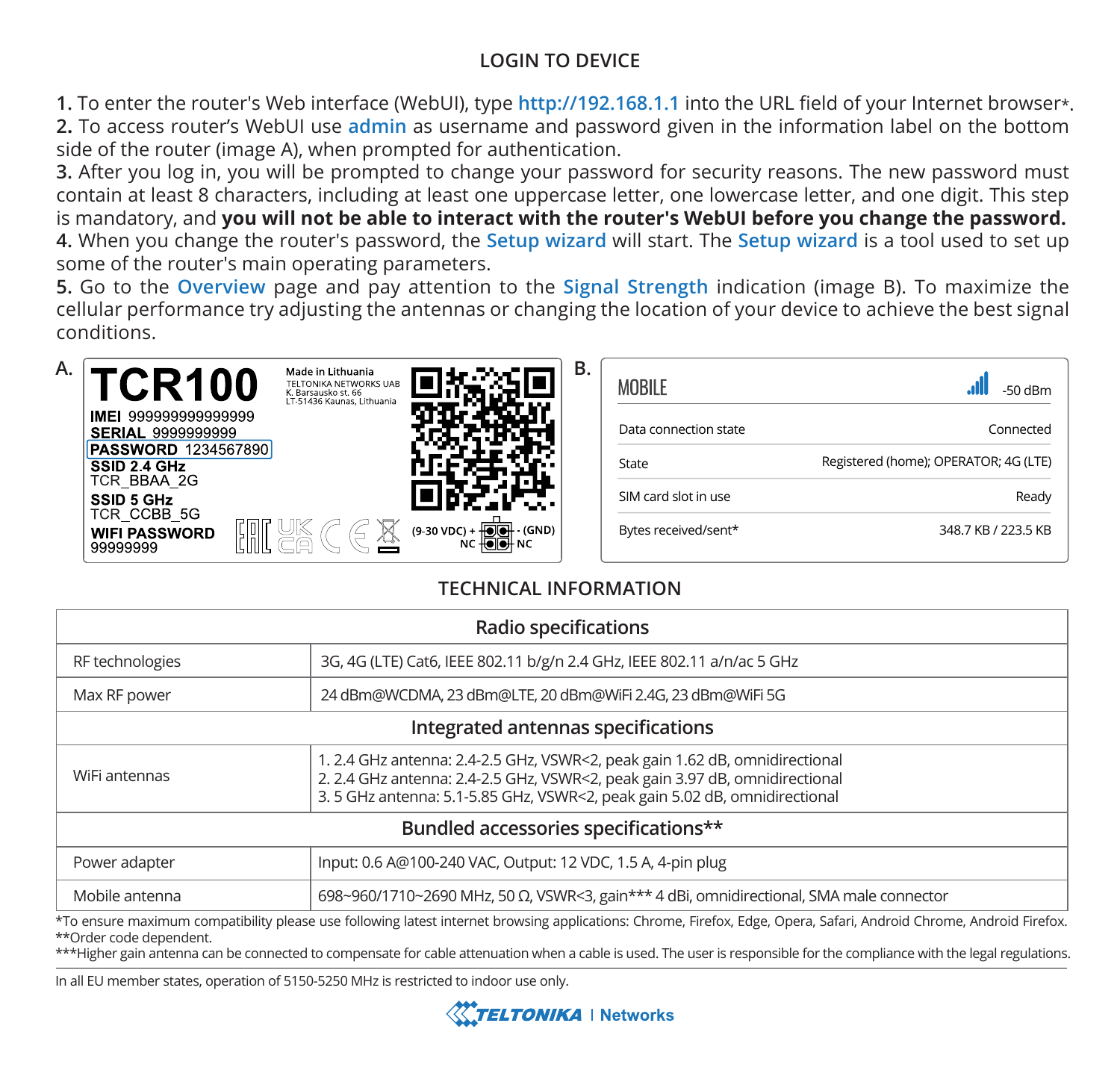#### **SAFETY INFORMATION**

TCR100 router must be used in compliance with any and all applicable national and international laws and with any special restrictions regulating the utilization of the communication module in prescribed applications and environments.

| [BG] Bulgarian      | С настоящето, TELTONIKA NETWORKS декларира, че TCR100 е в съответствие със съществените изисквания и другитеприложими<br>разпоредби на Директива 2014/ 53/EU.                            |
|---------------------|------------------------------------------------------------------------------------------------------------------------------------------------------------------------------------------|
| [HR] Croatian       | Ovim TELTONIKA NETWORKS izjavljuje da je ovaj TCR100 u skladu s bitnim zahtjevima i ostalim relevantnim odredbama Direktive 2014/53/EU.                                                  |
| [CZ] Czech          | TELTONIKA NETWORKS tímto prohlašuje, že TCR100 splňuje základní požadavky a všechna příslušná ustanoveni Směrnice 2014/53/EU.                                                            |
| [DK] Danish         | Undertegnede TELTONIKA NETWORKS erklærer herved, at følgende udstyr TCR100 overholder de væsentlige krav og øvrige relevante krav i<br>direktiv 2014/53/EU.                              |
| [NL] Dutch          | Hierbij verklaart TELTONIKA NETWORKS dat het toestel I TCR100 in overeenstemming is met de essentiële eisen en de andere relevante bepalingen<br>van richtliin 2014/53/EU.               |
| [EN] English        | Hereby, TELTONIKA NETWORKS declares that this TCR100 is in compliance with the essential requirements and other relevant provisions of<br>Directive 2014/53/EU.                          |
| [EE] Estonian       | Käesolevaga kinnitab TELTONIKA NETWORKS seadme TCR100 vastavust direktiivi 2014/53/EU põhinõuetele ja nimetatud direktiivist tulenevatele<br>teistele asiakohastele sätetele.            |
| [FI] Finish         | TELTONIKA NETWORKS vakuuttaa täten että TCR100 tyyppinen laite on direktiivin 2014/53/EU oleellisten vaatimusten ja sitä koskevien direktiivin<br>muiden ehtoien mukainen.               |
| <b>IFRI French</b>  | TELTONIKA NETWORKS déclare que cette TCR100 est conforme aux exigences essentielles et aux autres dispositions pertinentes de la directive<br>2014/53/EU.                                |
| <b>IDEI</b> German  | Hiermit erklärt TELTONIKA NETWORKS, dass dieser TCR100 den grundlegenden Anforderungen und anderen relevanten Bestimmungen der<br>Richtlinie 2014/53/EU entspricht.                      |
| <b>IGRI Greek</b>   | ΜΕ ΤΗΝ ΠΑΡΟΥΣΑ Ο ΚΑΤΑΣΚΕΥΑΣΤΗΣ ΤΕLΤΟΝΙΚΑ ΝΕΤWORKS ΔΗΛΩΝΕΙ ΟΤΙ ΤCR100 ΣΥΜΜΟΡΦΩΝΕΤΑΙ ΠΡΟΣ ΤΙΣ ΟΥΣΙΩΔΕΙΣ ΑΠΑΙΤΗΣΕΙΣ ΚΑΙ<br>ΤΙΣ ΛΟΙΠΕΣ ΣΧΕΤΙΚΕΣ ΔΙΑΤΑΞΕΙΣ ΤΗΣ ΟΔΗΓΙΑΣ 2014/53/ΕU.            |
| [HU] Hungarian      | A TELTONIKA NETWORKS ezzennel kijelenti, hogy a TCR100 típusú berendezés teljesíti az alapvető követelményeket és más 2014/53/EU irányelvben<br>meghatározott vonatkozó rendelkezéseket. |
| [IE] Irish          | Leis seo, dearbhaíonn TELTONIKA NETWORKS go gcomhlíonann an TCR100 seo bunriachtanais agus forálacha ábhartha eile Threoir 2014/53/EU.                                                   |
| [IT] Italian        | Con la presente, TELTONIKA NETWORKS dichiara che questo TCR100 è conforme ai requisiti essenziali e ad altre disposizioni pertinenti della<br>Direttiva 2014/53/EU.                      |
| [LV] Latvian        | Ar šo TELTONIKA NETWORKS deklarē, ka TCR100 atbilst Direktīvas 2014/53/EU būtiskajām prasībām un citiem ar to saistītajiem noteikumiem.                                                  |
| [LT] Lithuanian     | Šiuo dokumentu UAB TELTONIKA NETWORKS deklaruoja, kad šis TCR100 atitinka esminius reikalavimus ir kitas 2014/53/EU Direktyvos nuostatas.                                                |
| [MT] Maltese        | Hawnhekk, TELTONIKA NETWORKS tiddikjara li dan I-TCR100 huwa konformi mar-rekwiżiti essenzjali u dispożizzjonijiet rilevanti ofira tad-Direttiva<br>2014/53/EU.                          |
| [NO] Norwegian      | TELTONIKA NETWORKS Erklærer herved at TCR100 er i samsvar med de grunnleggende krav og øvrige relevante krav i direktiv 2014/53/EU.                                                      |
| [PL] Polish         | Niniejszym TELTONIKA NETWORKS deklaruje że TCR100 jest zgodny z zasadniczymi wymaganiami i innymi właściwymi postanowieniami<br>Dyrektywy 2014/53/EU.                                    |
| [PT] Portuguese     | Eu, TELTONIKA NETWORKS declaro que o TCR100 cumpre os requisitos essenciais e outras provisões relevantes da Directiva 2014/53/EU.                                                       |
| [RO] Romanian       | Prin prezenta, TELTONIKA NETWORKS declară că aparatul TCR100 este în conformitate cu cerintele esențiale și cu alte prevederi pertinente ale<br>Directivei 2014/53/EU.                   |
| [SK] Slovak         | Spoločnosť TELTONIKA NETWORKS týmto vyhlasuje, že smerovač TCR100 je v súlade so základnými požiadavkami a ďalšími príslušnými<br>ustanoveniami smernice 2014/53/EU.                     |
| [SI] Slovenian      | TELTONIKA NETWORKS izjavlja, da je ta TCR100 v skladu z bistvenimi zahtevami in drugimi relevantnimi določili direktive 2014/53/EU.                                                      |
| [ES] Spanish        | Por la presente, TELTONIKA NETWORKS declara que este TCR100 cumple con los requisitos esenciales y otras exigencias relevantes de la<br>Directiva 2014/53/EU.                            |
| <b>ISEI Swedish</b> | Härmed intygar TELTONIKA NETWORKS att denna TCR100 är i överensstämmelse med de väsentliga egenskapskrav och övriga relevanta<br>bestämmelser som framgår av direktiv 2014/53/EU.        |

**The full text of the EU declaration of conformity is available at the following Internet address: https://wiki.teltonika-networks.com/view/TCR100\_CE/RED**